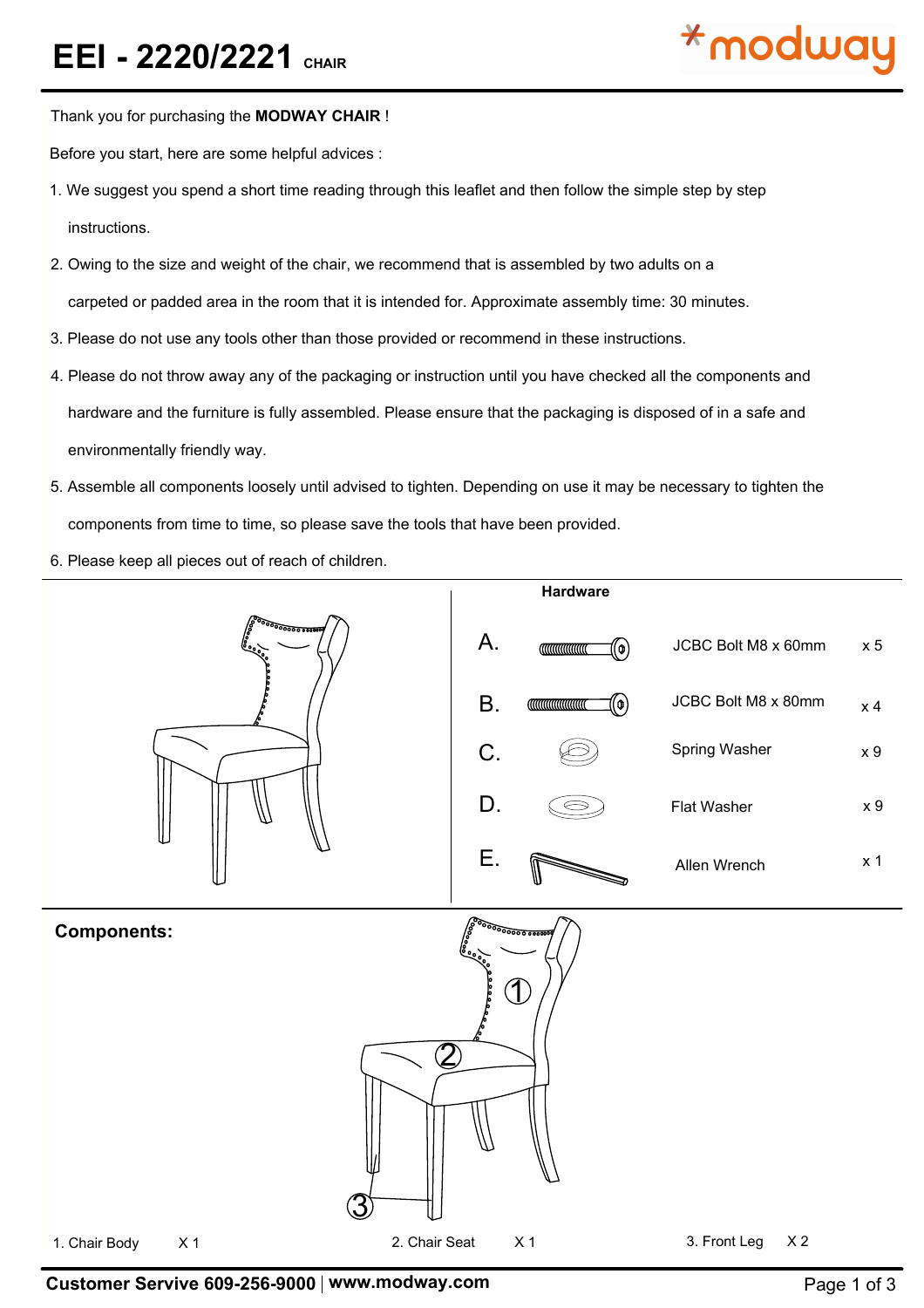### **EEI - 2220/2221 CHAIR**

# **\*modway**



STEP 2:



**Customer Servive 609-256-9000 | www.modway.com <b>Page 2 of 3** Page 2 of 3